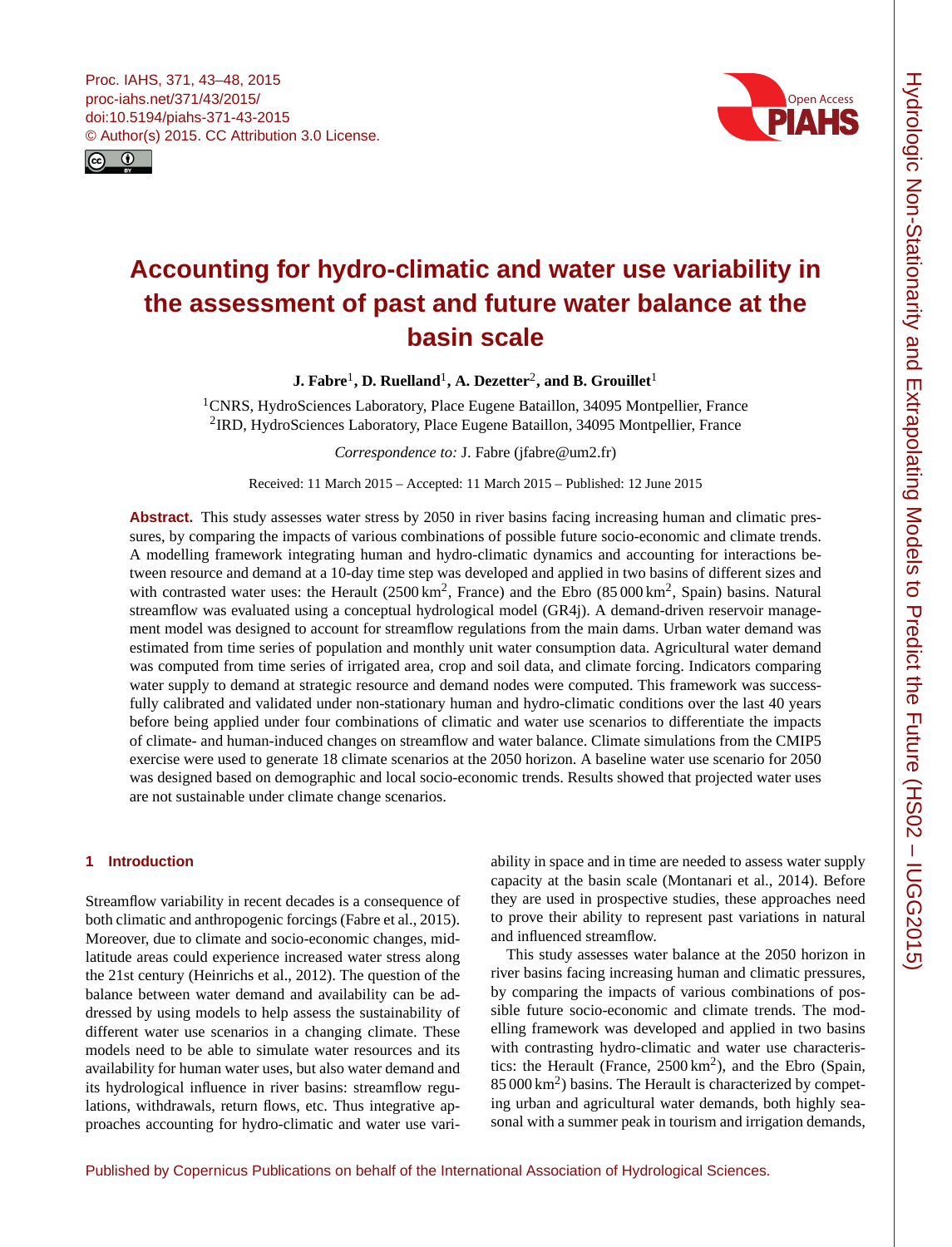

**Figure 1.** Integrative modelling framework applied on the Herault and Ebro hydrosystems.

associated with a low storage capacity. In the Ebro basin water demand is mostly agricultural, with extensive irrigation systems supplied by a large network of storage dams and canals.

#### **2 Material and methods**

2.1 Modelling the balance between water demand and availability in managed hydrosystems

## 2.1.1 Comparing water demand and availability in an integrative modelling framework

Each basin was divided into sub-basins accounting for the water supply to one or more demand nodes. The Herault and the Ebro basins were divided respectively into six and 20 subbasins (see maps in Fig. 3a). The conceptualization of both hydrosystems accounted for climatic gradients and water use contrasts [\(Collet et al.,](#page-5-3) [2013;](#page-5-3) [Fabre et al.,](#page-5-0) [2015\)](#page-5-0).

An integrative modelling framework (Fig. 1) was then applied in both basins. Anthropogenic water demands were simulated and aggregated at each demand node (see [Fabre](#page-5-0) [et al.](#page-5-0) [\(2015\)](#page-5-0) for more details). Three types of demand were simulated: urban water demand (UWD), agricultural water demand (AWD) and other water demands (OWD). Other water demands, comprising water demands for industries and energy production, were considered negligible in the Herault basin. Natural streamflow was simulated in each subbasin, and a minimum environmental flow was computed at each water resource node. Streamflow regulations and storage were accounted for with a reservoir management model.

Water demand and availability were compared at the main water demand nodes. An order of priority was considered for water uses (Fig. 1). In case of insufficient water availability, a deficit was computed, defined as the percentage of water demand that could not be satisfied by available water resources. The modelling chain enabled us to simulate: (i) natural water resources and their availability considering water management rules and infrastructures; (ii) the ability to satisfy water demands throughout the basin; and (iii) the influenced streamflow resulting from hydro-climatic conditions and human influence (water withdrawals, return flows and dam management).

# 2.1.2 Using indicators to characterize water demand satisfaction

Three indicators were used to characterize the water supply capacity for the main water demands, i.e. urban and agricultural: (i) F: frequency of years with at least one significant deficit (greater than 50 % for AWD, greater than 5 % for UWD), (ii)  $Def_{10}$ : average deficit at a 10-day time step and (iii)  $Def_{AN}$ : average annual deficit. For all three indicators values ranged from 0 (no deficit) to 1 (maximum frequency or intensity of deficit).

## 2.2 Calibrating and validating the modelling chain over a multi-decadal past period

## 2.2.1 Reconstructing past changes in water demand from 1971 to 2009

Details regarding the reconstruction of past water demand between 1971 and 2009 at the sub-basin scale in the Herault and the Ebro basins can be found in [Grouillet et al.](#page-5-4) [\(2015\)](#page-5-4). UWD was estimated from time series of population and monthly unit water consumption data. AWD was computed from time series of irrigated area, irrigation efficiency, crop and soil data, and climate forcings. OWD in the Ebro basin was computed from industrial activity and allocations per employee and per added-value, and from water consumed by the open-air cooling systems of nuclear plants.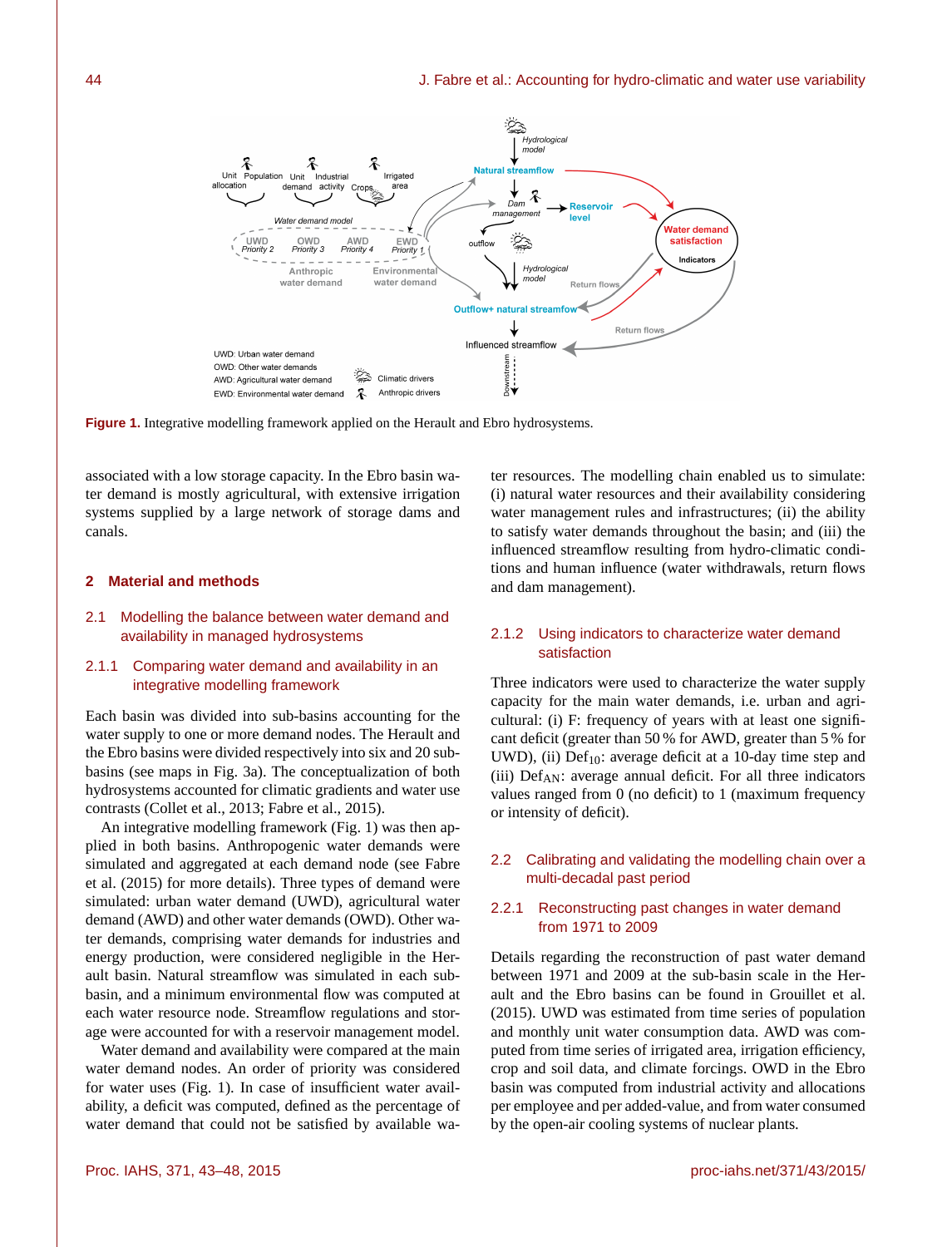**Table 1.** Trend water use scenarios at the 2050 horizon in the Herault and the Ebro basins: variation of the main variables between the 2000s and the 2050s. UWD: urban water demand, AWD: agricultural water demand, OWD: other water demand.

|            |                                   | Herault   | Ehro      |
|------------|-----------------------------------|-----------|-----------|
| UWD        | Permanent population              | $+39%$    | $+18%$    |
|            | Touristic population              | $+74%$    | <b>NA</b> |
|            | <b>Transfers</b>                  | $+38%$    | $+27%$    |
|            | Unit allocation                   | $+21%$    | $+4%$     |
|            | Network efficiency                | $+5\%$    | $+0\%$    |
| OWD        | Industrial activity               | <b>NA</b> | $+95%$    |
| <b>AWD</b> | Irrigated areas                   | $+80%$    | $+46%$    |
|            | Network and irrigation efficiency | $+22.96$  | $+9\%$    |

## 2.2.2 Simulating the variability of water availability in highly influenced hydrosystems

Natural streamflow was assessed in the six sub-basins in the Herault and the 20 sub-basins in the Ebro using GR4j [\(Perrin](#page-5-5) [et al.,](#page-5-5) [2003\)](#page-5-5), a conceptual hydrological model run at a daily time step and calibrated/validated at a 10-day time step. To assess natural runoff in each sub-basin, the model was calibrated only against runoff data that were considered natural, i.e. not influenced by withdrawals or dam management. Due to the lack of data, the influence of withdrawals on streamflow was considered to be negligible when simulated AWD was negligible [\(Fabre et al.,](#page-5-0) [2015\)](#page-5-0).

River flow regulations were accounted for by developing a demand-driven reservoir management model, which was applied to the largest dam in the Herault basin and to 11 major dams in the Ebro basin. Inputs of the model are incoming streamflow, evaporation, the initial reservoir level and water demand at a 10-day time step. The model then calculates the volume of water released into associated canals and the river downstream from the dam during each time step, and the reservoir level at the end of each time step (see [Fabre](#page-5-0) [et al.](#page-5-0) [\(2015\)](#page-5-0) for more details).

#### 2.2.3 Calibrating and validating past simulations

The modelling chain was calibrated and validated over 1971– 2009. This nearly 40-year period includes a warmer and drier period (1981–2009), used for calibration, and a colder and wetter decade (1971–1980), used for validation. Automatic calibration and validation of the hydrological model were performed against natural streamflow data using a three-step algorithm [\(Dezetter et al.,](#page-5-6) [2014\)](#page-5-6) that minimized a multiobjective function aggregating three goodness-of-fit criteria: the Nash-Sutcliffe efficiency index (NSE), the cumulative volume error (VE) and the mean annual volume error (VEM). The simulation of water demand could not be thoroughly validated for lack of data. The simulation of influenced streamflow was validated against observed streamflow data at each resource node (see Sect. 3.1) by calculating the values of the NSE, VE and NSELF (NSE on low flows, i.e. from June to August) criteria per decade over 1971–2009.

## 2.3 Projecting climate and water use impacts on water demand satisfaction at the 2050 horizon

#### 2.3.1 Combining water use and climate scenarios

The modelling chain was then applied under four combinations of climate and water use scenarios to distinguish the impacts of human- and climate-induced changes on water supply capacity at the 2050 horizon. Two water use scenarios were considered: water uses of the 2000s and a trend water use scenario at the 2050 horizon. Regarding climate scenarios, we considered a reference climate over 1976– 2005 and 18 climate change scenarios at the 2050 horizon. Climate forcings over 1976–2005 were extracted from the  $8 \times 8$  km grids presented in [Fabre et al.](#page-5-0) [\(2015\)](#page-5-0). Climate scenarios at the 2050 horizon (2036–2065) were then built based on climate change simulated by nine Global Climate Models (GCMs) from the last IPCC report, with the Representative Concentration Pathways (RCPs) 8.5 and 4.5. Using a change factor method [\(Ruelland et al.,](#page-5-7) [2012\)](#page-5-7), the reference climatic series were modified so as to reproduce the mean monthly variations obtained between the reference and future climatic simulations from GCMs.

#### 2.3.2 Building water use scenarios

The water use scenarios at the 2050 horizon were built based on projections from the local water management agencies and continuation of recent trends [\(Grouillet et al.,](#page-5-4) [2015\)](#page-5-4). The variations of the main variables between the 2000s and the 2050s are shown in Table 1.

Environmental water demand was also accounted for in the prospective part of the study. Since minimum flows have not yet been defined by local water agencies, they were considered as the value of natural streamflow exceeded 95 % of the time over the study period at the Herault sub-basin outlets, and as 10 % of the mean annual flow at the Ebro sub-basin ones (or 5 % of mean annual flow if it exceeded  $80 \text{ m}^3 \text{ s}^{-1}$ ).

#### 2.3.3 Accounting for variations in water availability

Natural streamflow at the 2050 horizon was assessed by using the climate variables from the 18 scenarios described in Sect. 2.3.1 as inputs to the GR4j model while keeping the parameters calibrated over the reference period. Inputs to the dam management model varied depending on the climate and water use scenarios. Entering streamflow and evaporation were computed based on each climate scenario, while the water demand associated to each dam was dependent on the water use scenario. Future water use scenarios also included infrastructure and management projects under way in the Ebro, such as the doubling of the Yesa dam's capacity.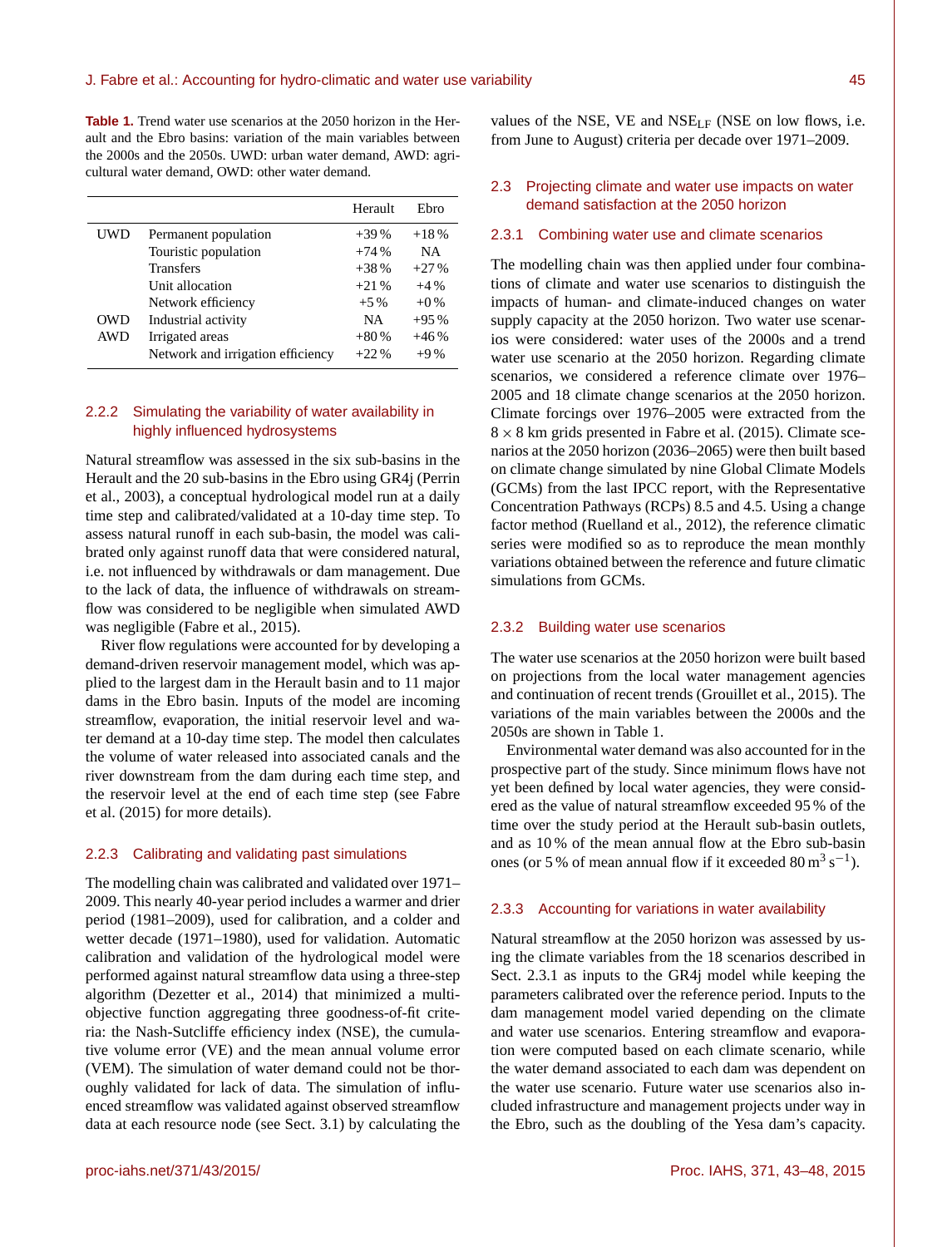

**Figure 2.** Average observed and simulated discharge per decade and values of Nash (NSE), Volume error (VE) and low flow Nash (NSE<sub>LF</sub>) criteria at the outlet of **(a)** the Herault and **(b)** the Ebro basins between 1971 and 2009.

In this case, the target reservoir levels were changed accordingly in the future water use scenario.

## **3 Results**

#### 3.1 Validation of the modelling chain over 1971–2009

Simulated influenced streamflow were in good agreement with observed discharge at the outlet of each studied basin (cf. NSE and VE values shown in Fig. 2 for each decade). Comparison of the influenced vs. natural streamflow (Fig. 2) as simulated by the model allowed the level of anthropogenic pressure on the water resources to be estimated in the Herault and Ebro basins: anthropogenic consumptive use amounted to 2 % of the natural discharge on average over the period 2001–2009 in the Herault basin, while it amounted to 38 % over the same period in the Ebro basin.

# 3.2 Hydro-climatic and water demand changes at the 2050 horizon

Temperature projections showed a clear increasing trend, particularly marked in the summer (Fig. 3a). Projections for precipitation were more uncertain and differed among the 18 scenarios considered. However, a decrease in spring and summer precipitation could occur in both basins. These climatic trends could result in changes in natural streamflow: while scenarios diverged in fall, winter and spring, all 18 scenarios resulted in a decrease in summer low flows.

Water demand variations are presented in Fig. 3b for two illustrative demand nodes in each basin. Results showed that climate change could have a clear impact on AWD in the Gignac and Agde areas in the Herault basin. However in the Gignac area a significant increase in efficiency in the trend water use scenario (from 22 % in the 2000s to 70 % in the

2050s) could compensate the increase in demand caused by warmer and drier conditions and a 65 % increase in irrigated areas. This differed from the Agde area where a 90 % increase in irrigated areas could lead to a high increase in AWD. The water use trend scenario in the Ebro basin projected an irrigated area increase in all areas, particularly in the Segre irrigation system. In this area the impact of the increase in irrigated areas could be stronger than the impact of climate change. On the contrary in the Bardenas area the impact of climate change could be higher than the impact of the water use scenario.

# 3.3 Water demand satisfaction under water use and climate scenarios

## 3.3.1 Reference scenario: current water uses in a reference climate

In the reference scenario, results showed that of the four areas presented here, only the Segre area in the Ebro basin had balanced water demand and availability (Fig. 4). In the Gignac and Agde areas in the Herault basin, restrictions on urban and agricultural water withdrawals were simulated to occur every two years, with an annual deficit of approximately 30 % on AWD in both areas. In the Ebro basin, of the large left bank systems only the Bardenas system had imbalanced demand and availability. Note that although restrictions on withdrawals were more frequent in Bardenas than in the Herault basin, average deficits at 10-day and annual time steps were lower.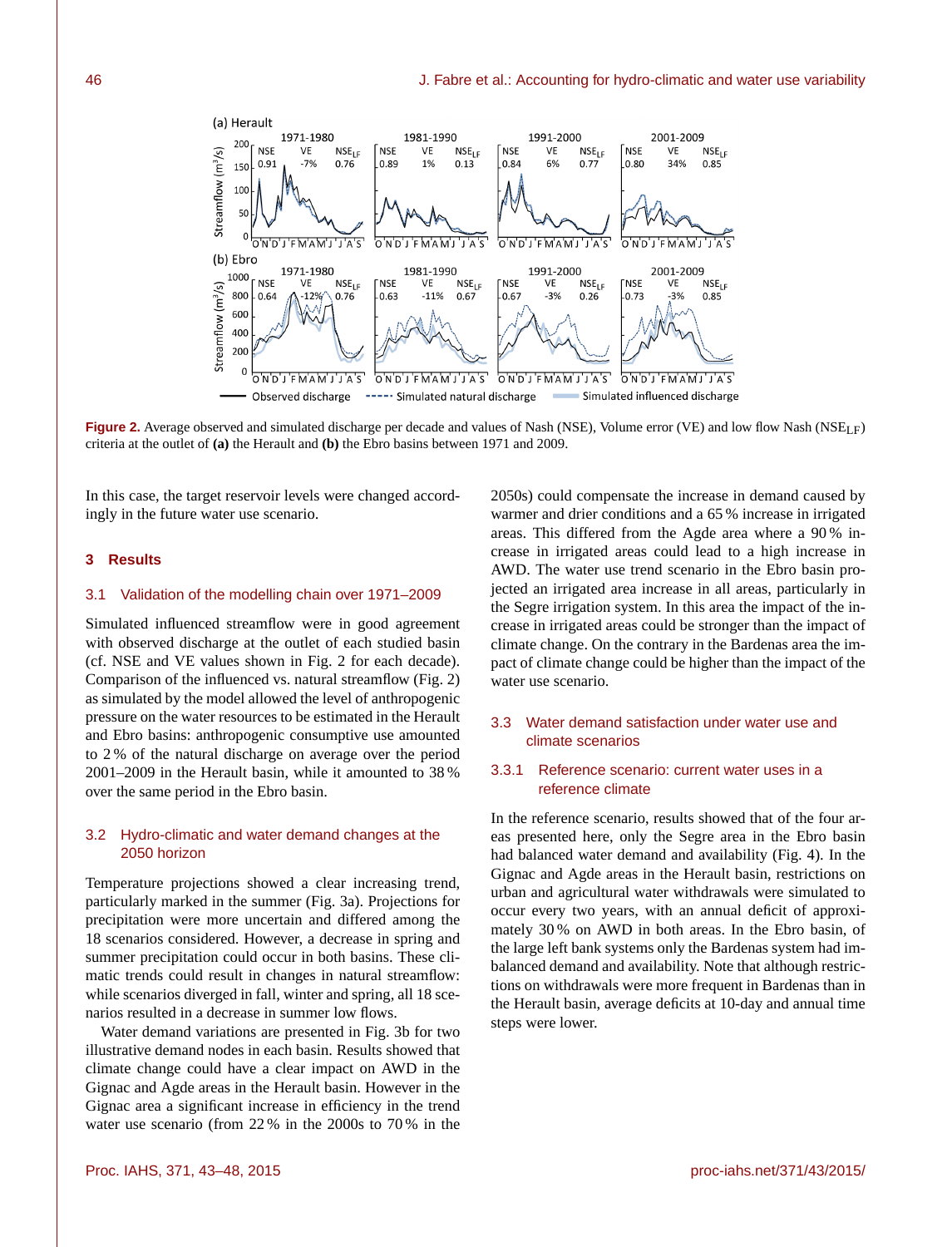

**Figure 3.** Projected hydro-climatic and water demand changes at the 2050 horizon at the scale of the Herault and the Ebro catchments: **(a)** range of 18 climatic scenarios and their potential impact on natural streamflow at the outlet and **(b)** variations in urban and agricultural water demand in illustrative sub-basins under combined water use and climate scenarios.



**Figure 4.** Water demand satisfaction indicators for urban and agricultural water demands under four combinations of water use and climate scenarios in two areas of **(a)** the Herault and **(b)** the Ebro basin. For all three indicators values range from 0 (no deficit) to 1 (maximum frequency or intensity of deficit).